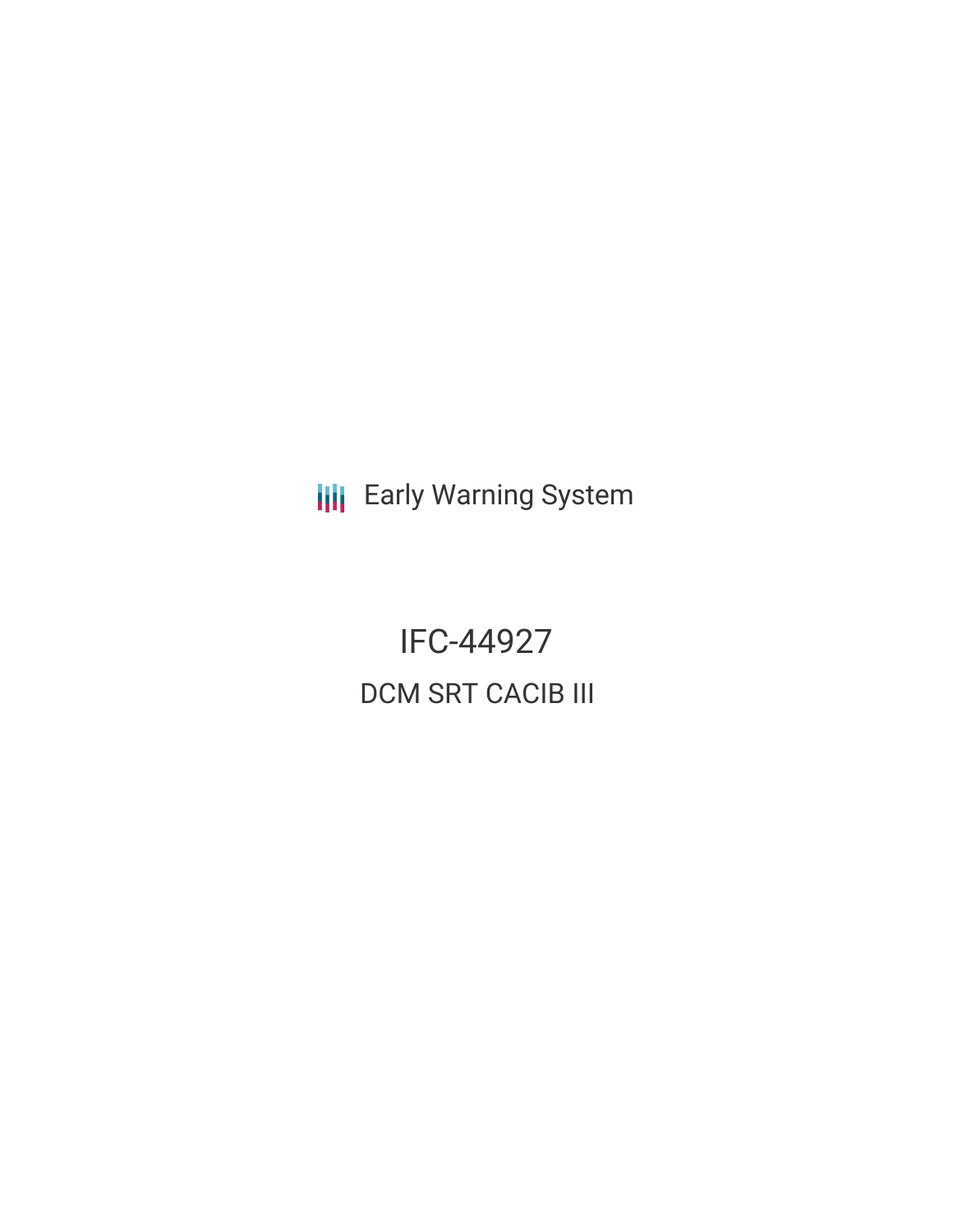

### **Quick Facts**

| <b>Financial Institutions</b> | International Finance Corporation (IFC)                                    |
|-------------------------------|----------------------------------------------------------------------------|
| <b>Status</b>                 | Proposed                                                                   |
| <b>Bank Risk Rating</b>       |                                                                            |
| <b>Voting Date</b>            | 2021-03-29                                                                 |
| <b>Borrower</b>               | RISK SHARING FACILITY CREDIT AGRICOLE CORPORATE AND INVESTMENT BANKING III |
| <b>Sectors</b>                | Finance                                                                    |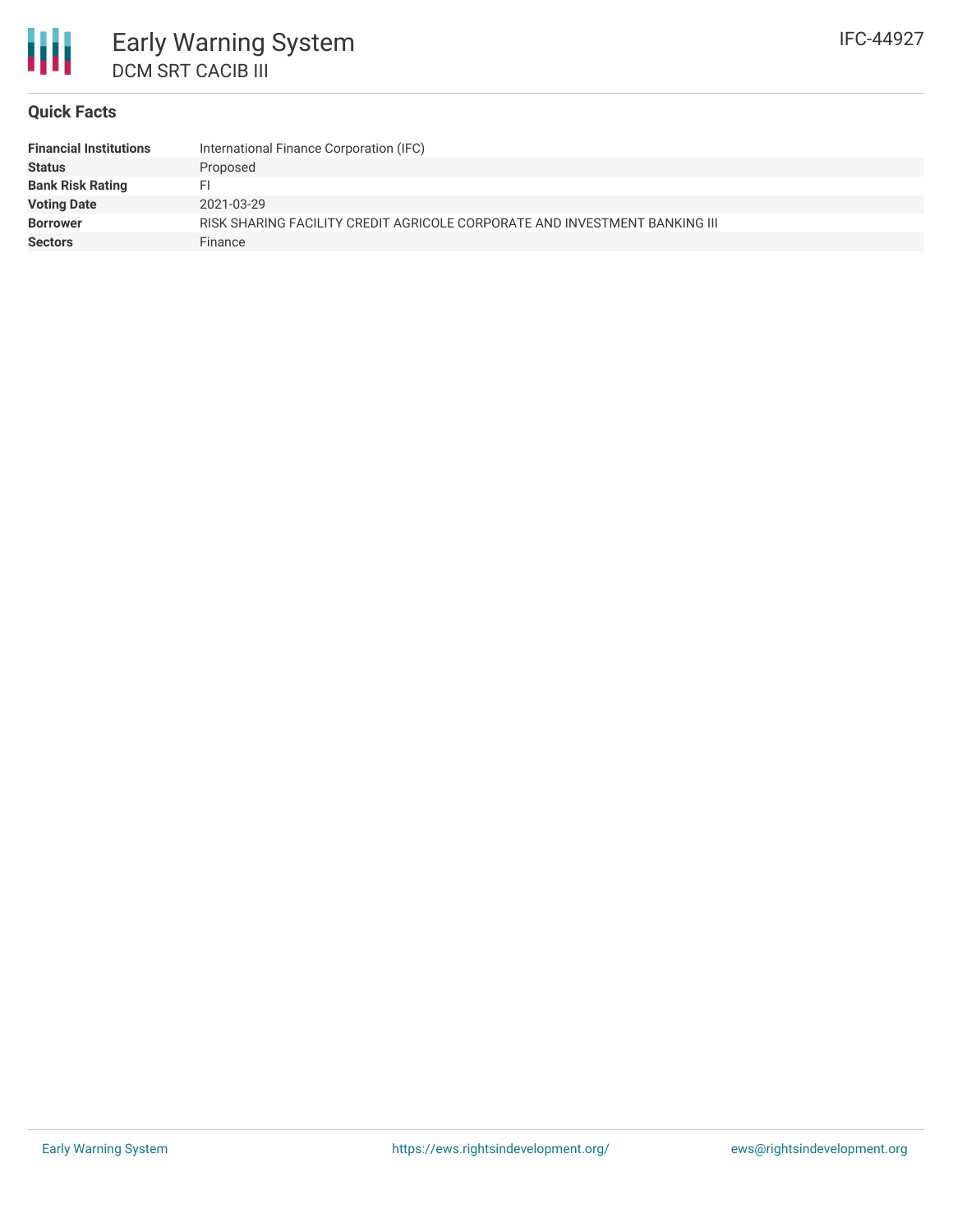

# **Project Description**

The project consists of an up to US\$182 million unfunded IFC risk participation in an approximate US\$4 billion global portfolio of predominantly emerging markets trade finance-related credit assets on Crédit Agricole CIB's ("CACIB") balance sheet. This risk participation will support further growth in CACIB's trade finance transactions in emerging markets.

The IFC has given this project a risk category of FI-2 (financial intermediary).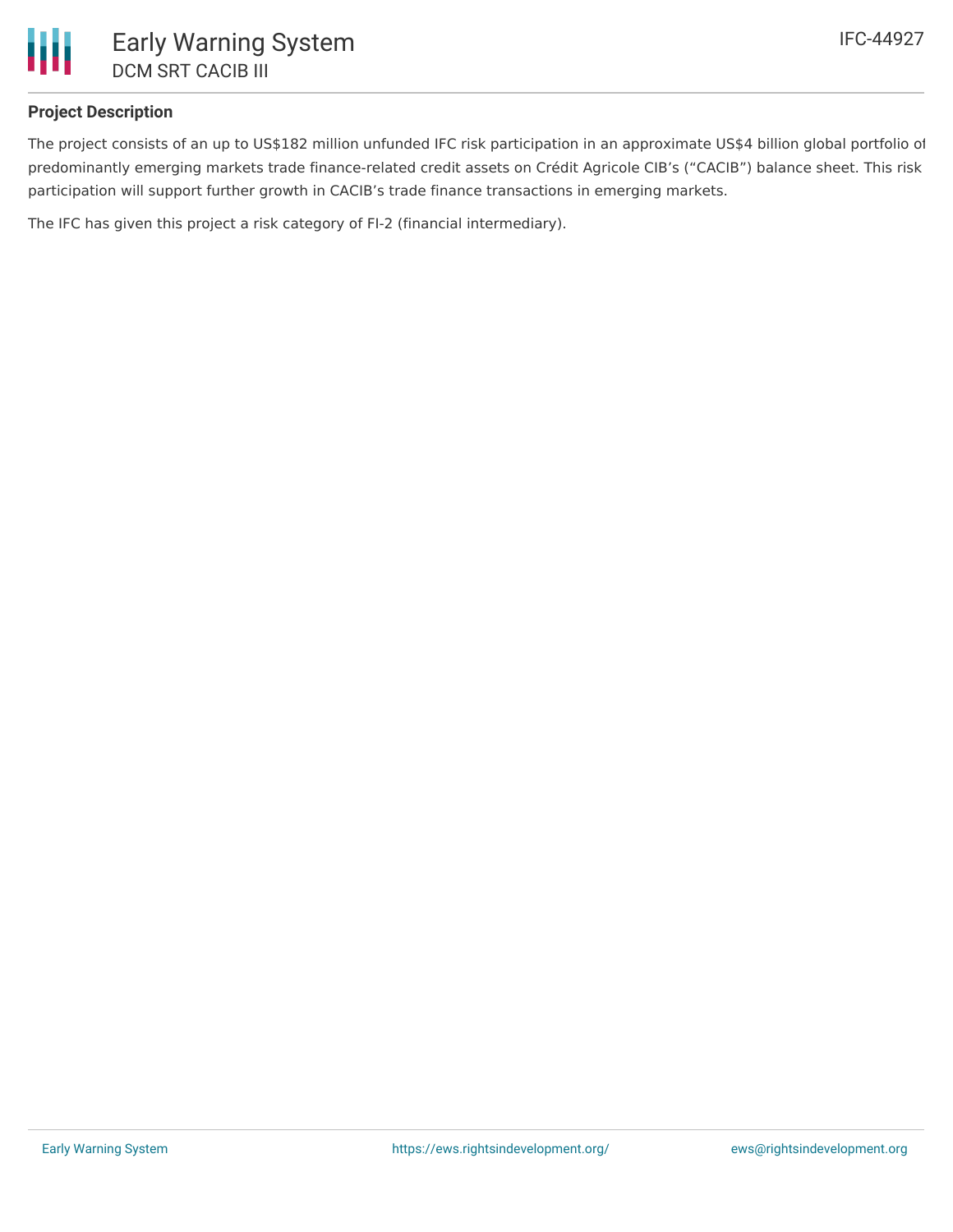# **Investment Description**

• International Finance Corporation (IFC)